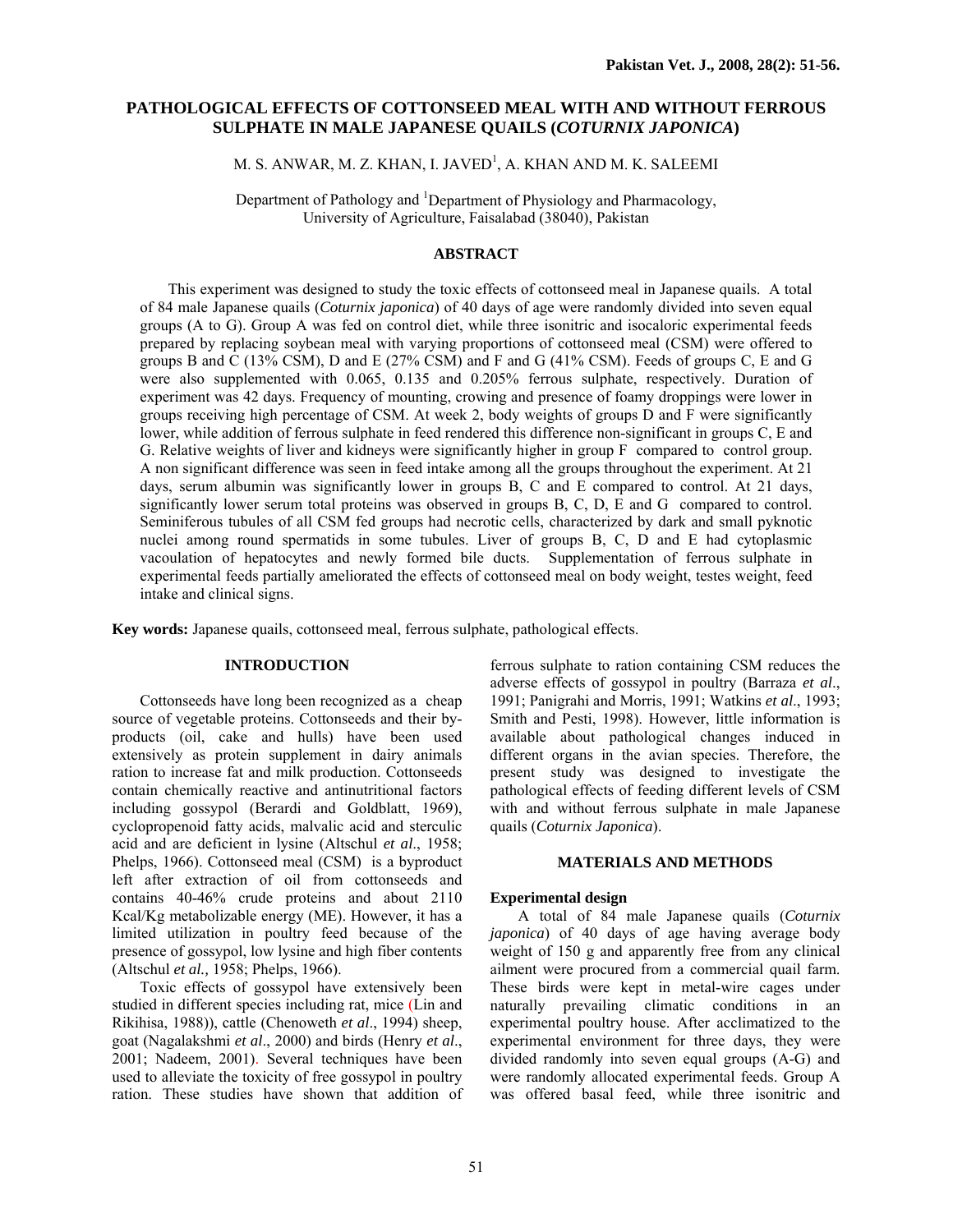isocaloric experimental feeds prepared by replacing soybean meal with varying proportions of cottonseed meal (CSM) were offered to groups B and C (13% CSM), D and E (27% CSM) and F and G (41% CSM). Feeds of groups C, E and G were also supplemented with 0.065, 0.135 and 0.205% ferrous sulphate, respectively. The duration of the experiment was 42 days.

## **Parameters studied**

Birds in all groups were observed twice daily and subjectively evaluated for clinical signs. Behavioral parameters including alertness, response to stimulus, attraction to the feed, frequency of mounting upon pen mates, foamy material in the droppings and crowing were recorded. Feed intake of birds of all the groups was recorded on daily basis. The birds in each group were weighed weekly. Five birds from each group were slaughtered at day 21 and remaining birds were sacrificed at end of the experiment.

After slaughtering, internal organs were examined for the presence of gross lesions. Testes, liver, kidneys, spleen and heart were weighed and their relative weights as percent of body weight were computed. Testes volume was determined by water displacement technique.

Tissue samples of 3-5 mm thickness from testes, liver and kidneys were fixed in 10% neutral buffered formalin and processed for histopathological studies, using routine paraffin embedding method. Sections of 4-5 µm thick were cut and stained using hematoxylin and eosin and examined under light microscope. Blood was collected from all birds sacrificed in the study. Serum separated from the clotted blood was used for the determination of albumin by dye binding method (Varley *et al.,* 1980) and total proteins by Biurette method (Oser, 1976).

#### **Statistical analysis**

The results obtained were subjected to analysis of variance test using completely randomized design. Different group means were compared by Duncan's multiple range test using statistical software (M-STATC) at  $p \leq 0.05$ .

#### **RESULTS**

### **Clinical signs and mortality**

No clinical signs and behavioral alterations were observed in birds of control group (A). They remained active throughout the experimental period. They rushed toward feed and water at the time of serving and frequently mounted upon their pen mates. Crowing and foaminess of droppings was maximum in this group. No bird died during the experiment.

Quails from different treatment groups showed variable clinical signs and behavioral alterations

throughout the experimental period compared to control. Response to feed and water was normal. Birds of groups B and C did not show any clinical signs and depression throughout the experiment. Response towards feed was poor in groups D and F. Mounting upon pen mates, crowing and foaminess in the droppings was less frequent in these groups compared with control birds (group A). Most of the birds showed depression from weeks 2 to 6 of the experiment. Response towards feed was the lowest in birds of group F.

In group E, response towards feed was quick compared to groups D, F and G. Mounting upon pen mates, crowing behavior and frequency of foamy droppings did not show any change throughout the experimental period. Birds in group G showed a slower response towards feed in weeks 5 and 6 of the experiment compared to control group (A). Mounting and crowing were normal during the weeks 1-3 but it decreased in the remaining period of the experiment. Foamy droppings remained normal throughout the duration of the experiment. Four (33.3%) birds in group B, 1(8.3%) in group C, 2(16.6%) in group D, 3(25%) in group E,  $8(66.6\%)$  in group F and  $3(25\%)$  birds in group G died during the experiment.

## **Feed intake**

Feed intake of different groups fed different levels of cotton seed meal with and without ferrous sulphate has been presented in Table 1. Difference among all the groups was non significant throughout the length of experiment.

## **Body weights, relative organ weights and testis volume**

Body weights of all groups of Japanese quails at week 1 differed non significantly from one another (Table 2). In week 2, a significant decrease in body weights was observed in groups D and F compared to control group. In week 3, groups D, F and G showed significantly lower weights than control group. In week 4, group F showed significantly lower body weight compared with control group. In week 5, groups B, D, E, F and G had significantly lower body weights compared with control group. In week 6, only group E had significantly lower body weight than control group.

On days 21 and 42, the difference in relative weight of heart among all the experimental groups was non significant (Table 3), while relative weight of liver was significantly higher in group F compared to control and other treated groups. Relative weight of spleen in all groups showed a non significant difference from control on days 21, while on day 42, groups E, F and G had significantly higher relative weight compared to control. Relative weight of kidneys in group F was significantly higher on day 21 compared to control,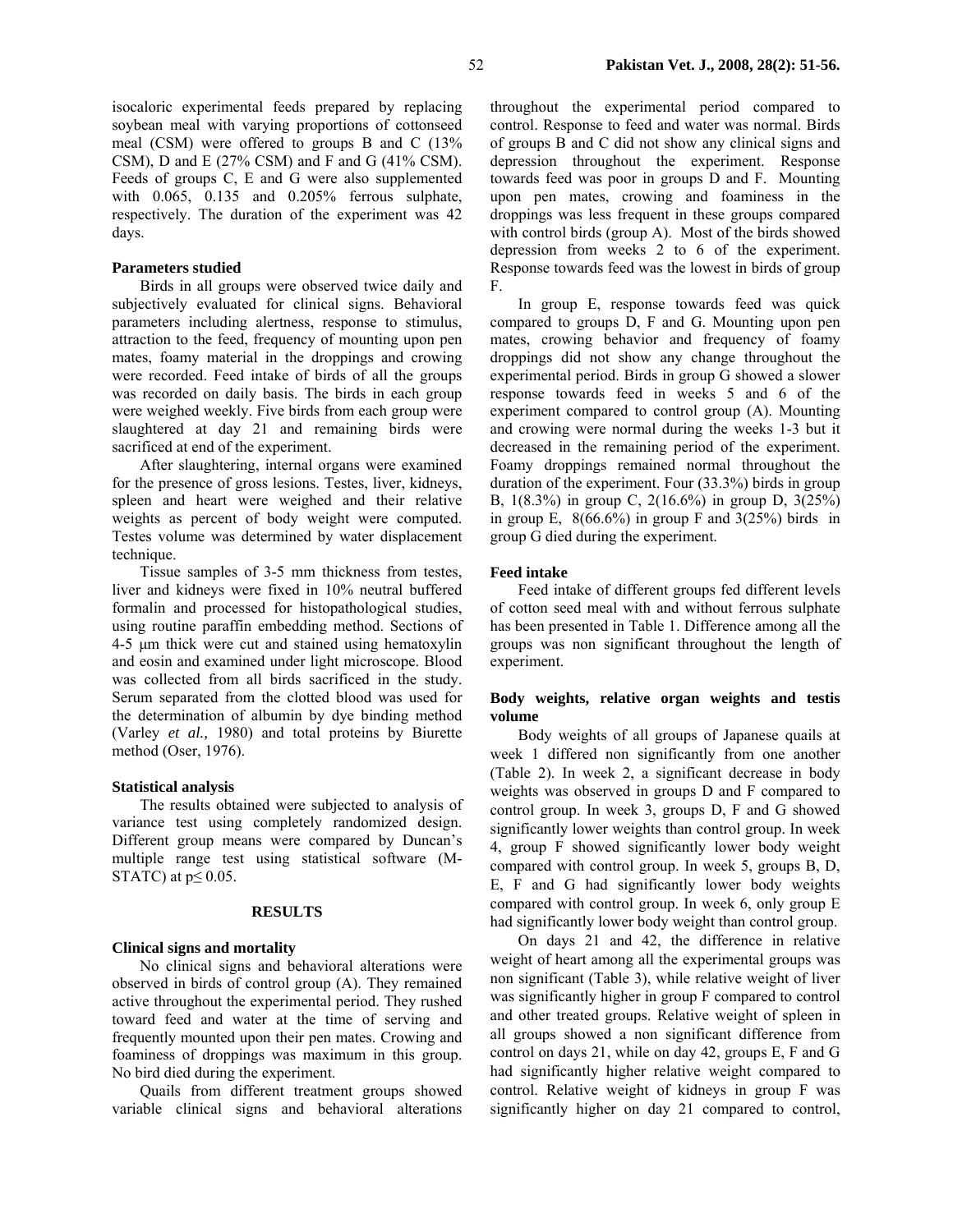while on day 42 differences among all the groups were non significant.

Birds of groups B and F showed significantly lower relative weight of testes compared to control group on day 21, while at day 42 all the groups were non significantly different from control. Volume of testes of Japanese quails of group F was significantly lower compared to control group at day 21 of experiment (Table 4), while at day 42 of experiment, differences among all groups were non significant.

## **Serum total proteins and albumin**

Serum total proteins and albumin contents of different groups of quails are presented in Table 5. Serum total proteins on day 21 were significantly lower in groups B, C, D, E and G compared to control. On day 42, all groups differed non significantly from group A. On day 21, birds of groups B, C and E had significantly lower serum albumin values than group A. On day 42, serum albumin contents of groups C, E and G were significantly lower than control group.

### **Gross and histopathological lesions**

No gross lesions were observed in any organ of any bird. Histopathologically, testes of birds in group A showed a normal histological picture with active spermatogenesis.

Seminiferous tubules of treated groups also showed active spermatogenesis. However, some seminiferous tubules of these groups (B-G) had necrotic cells characterized by pyknotic nuclei among the round spermatids. Seminiferous tubules of birds of groups D, E, F and G also contained necrotic cells with clumped chromatin material among spermatocytes.

Fatty change was observed in the hepatocytes of birds of group D and was more severe in groups E, F and G. Liver parenchyma in these groups exhibited infiltrating aggregates of cells with indistinct cytoplasm. These cells increased in number in the groups from B to G and were accumulated around blood vessels. In group D, biliary hyperplasia was present and was more prominent in groups E, F and G. In groups E, F and G, liver parenchyma had cells with large prominent nuclei and pinkish cytoplasm among the infiltrating cells. The macrophages were present in different areas and newly formed bile ducts in areas of cell infiltration were also seen.

Kidneys of the quails from the control group showed normal histological pattern. Kidneys from other groups showed some areas with tubular epithelial degeneration and necrosis characterized by granulation and vacuolation of cytoplasm and pyknotic nuclei. However, no extensive injury to the kidneys was seen.

**Table 1: Feed intake (g/bird/day) of male Japanese quails fed different levels of cottonseed meal with and without**  $FeSO<sub>4</sub>$  **(mean**  $\pm$  **SD)** 

|                 |                 | 3               |                 |                 |                 |
|-----------------|-----------------|-----------------|-----------------|-----------------|-----------------|
| $22.5 \pm 2.07$ | $19.4 \pm 2.91$ | $20.9 \pm 2.51$ | $21.2 \pm 6.43$ | $18.6 \pm 1.10$ | $20.7 \pm 4.10$ |
| $18.3 \pm 1.58$ | $19.4 \pm 2.68$ | $20.8 \pm 1.78$ | $23.4 \pm 4.49$ | $22.1 \pm 2.72$ | $19.7 \pm 1.87$ |
| $22.8 \pm 0.67$ | $21.2 \pm 1.22$ | $23.5 \pm 4.37$ | $20.1 \pm 5.46$ | $17.3 \pm 1.51$ | $17.4 \pm 2.33$ |
| $17.8 \pm 1.25$ | $17.9 \pm 1.34$ | $19.4 \pm 3.05$ | $23.6 \pm 2.92$ | $22.2 \pm 4.39$ | $19.0 \pm 2.22$ |
| $20.5 \pm 4.20$ | $20.8 \pm 1.56$ | $25.7 \pm 4.93$ | $18.3 \pm 6.75$ | $15.8 \pm 2.76$ | $18.1 \pm 1.95$ |
| $17.1 \pm 1.95$ | $20.5 \pm 2.04$ | $20.7 \pm 2.46$ | $21.9 \pm 6.57$ | $17.2 \pm 4.03$ | $17.4 \pm 2.47$ |
| $20.5 \pm 2.65$ | $19.4 \pm 1.21$ | $22.9 \pm 4.05$ | $18.2 \pm 2.87$ | $14.2 \pm 3.30$ | $16.8 \pm 2.41$ |
|                 |                 |                 |                 |                 | Periods (weeks) |

A, B, C, D, E, F and G represent the inclusion rate of cottonseed meal and ferrous sulphate as 0+0,13+0, 13+0.065, 27+0, 27+0.135, 41+0 and 41+0.205%, respectively.

**Table 2: Body weight (g) of male Japanese quails fed different levels of cottonseed meal with and without**   $FeSo<sub>4</sub>$  (mean  $\pm$  SD)

|               |                 |                    |                     | Periods (weeks)     |                     |                      |
|---------------|-----------------|--------------------|---------------------|---------------------|---------------------|----------------------|
| <b>Groups</b> |                 |                    |                     |                     |                     |                      |
| A             | $152.4 \pm 4.7$ | $157.2 \pm 7.3a$   | $156.0 \pm 4.8a$    | $148.6 \pm 7.0$ ab  | $166.0 \pm 9.0a$    | $149.0 \pm 5.9ab$    |
| B             | $148.6 \pm 8.6$ | $147.8 \pm 7.5$ ab | $147.0 \pm 5.8$ abc | $142.2 \pm 7.3$ bc  | $148.6 \pm 8.8$ bc  | $145.2 \pm 11.2$ abc |
| C             | $147.0 \pm 6.1$ | $149.8 \pm 3.4ab$  | $153.4 \pm 4.5ab$   | $155.0 \pm 3.5a$    | $156.4 \pm 4.6$ ab  | $154.6 \pm 3.8a$     |
| D             | $147.6 \pm 5.5$ | $143.4 \pm 3.5b$   | $1376 \pm 74c$      | $145.8 \pm 7.4$ abc | $139.8 \pm 14.7cd$  | $142.8 \pm 5.9$ abc  |
| E             | $147.4 \pm 5.2$ | $145.8 \pm 8.2ab$  | $156.0 \pm 9.6a$    | $141.0 \pm 8.5$ bc  | $143.4 \pm 11.4$ cd | $135.2 \pm 12.8c$    |
| F             | $139.6 \pm 3.6$ | $138.6 \pm 6.6$    | $125.8 \pm 24.3d$   | $134.0 \pm 22.3c$   | $135.2 \pm 2.6d$    | $137.0 \pm 7.5$ bc   |
| G             | $146.8 \pm 5.8$ | $147.4 \pm 6.6ab$  | $142.2 \pm 10.0$ bc | $153.2 \pm 11.0$ ab | $146.8 \pm 9.3$ hcd | $141.0 \pm 5.4$ bc   |

Values in each column followed by different letters are significantly different from one another ( $P \le 0.05$ ).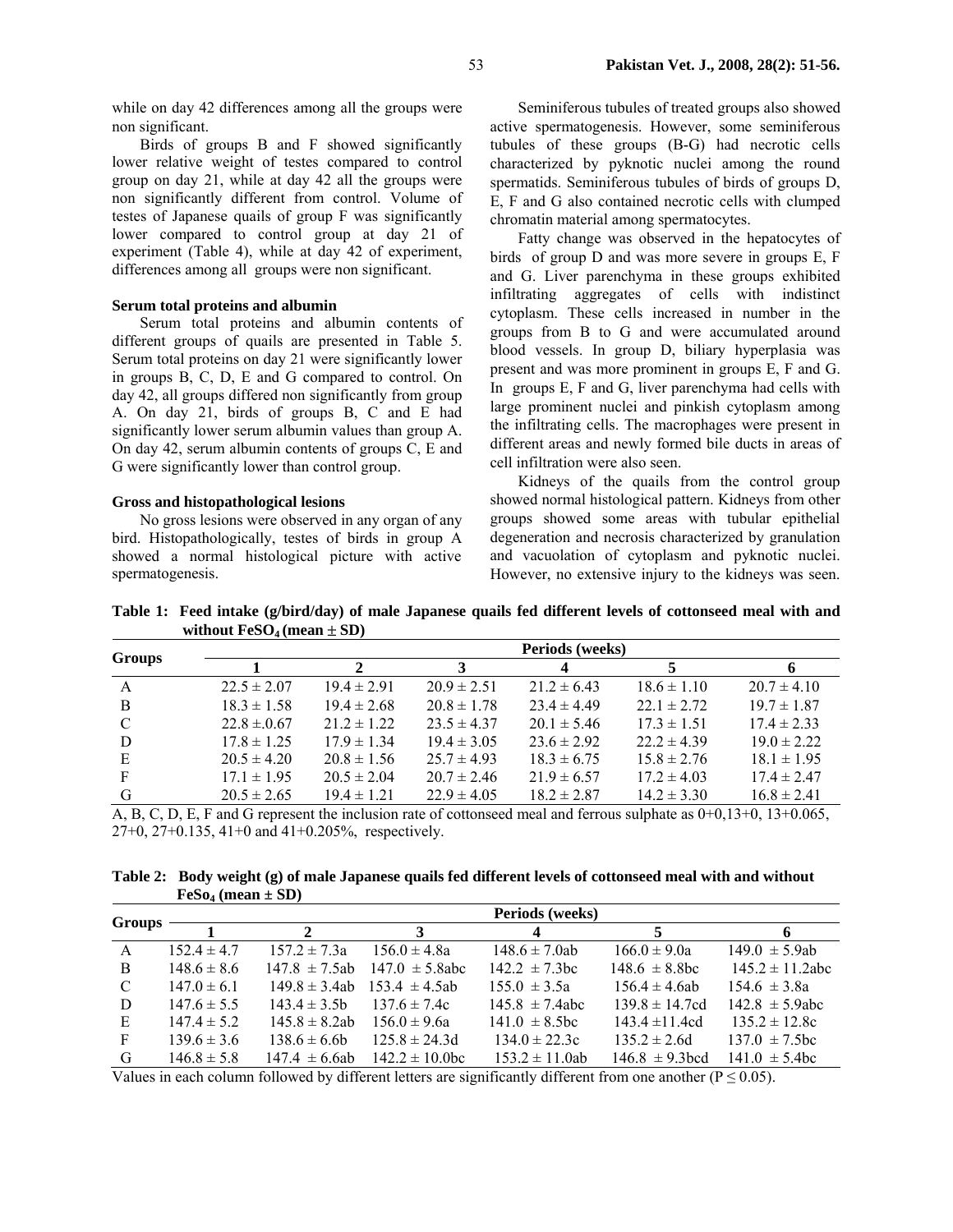| <b>Groups</b> | <b>Heart</b>     | <b>Liver</b>         | <b>Spleen</b>        | <b>Kidneys</b>      | <b>Testis</b>        |
|---------------|------------------|----------------------|----------------------|---------------------|----------------------|
| 21 days       |                  |                      |                      |                     |                      |
| A             | $0.852 \pm 0.12$ | $2.132 \pm 0.86$ ch  | $0.078 \pm 0.05ab$   | $0.688 \pm 0.02$ bc | $3.066 \pm 0.66ab$   |
| B             | $0.760 \pm 0.06$ | $2.362 \pm 0.43$ bcd | $0.092 \pm 0.05$ ab  | $0.666 \pm 0.04$ bc | $2.182 \pm 0.46cd$   |
| $\mathcal{C}$ | $0.886 \pm 0.04$ | $2.050 \pm 0.13d$    | $0.174 \pm 0.01$ ab  | $0.844 \pm 0.09ab$  | $3.582 \pm 0.63a$    |
| D             | $1.038 \pm 0.46$ | $2.186 \pm 0.27$ hcd | $0.062 \pm 0.02b$    | $0.566 \pm 0.33c$   | $2.682 \pm 0.25$ bc  |
| Ε             | $0.936 \pm 0.02$ | $2.814 \pm 0.20$ bc  | $0.138 \pm 0.04$ ab  | $0.806 \pm 0.10$ ab | $3.442 \pm 0.58$ ab  |
| F             | $0.994 \pm 0.10$ | $3.864 \pm 0.98a$    | $0.180 \pm 0.18a$    | $0.972 \pm 0.16a$   | $1.890 \pm 0.70d$    |
| G             | $0.998 \pm 0.13$ | $2.904 \pm 0.25$     | $0.104 \pm 0.05$ ab  | $0.756 \pm 0.10$ bc | $3.142 \pm 0.58$ ab  |
| 42 days       |                  |                      |                      |                     |                      |
| A             | $0.938 \pm 0.21$ | $1.876 \pm 0.30$ b   | $0.080 \pm 0.04$ bc  | $0.710 \pm 0.11$    | $3.202 \pm 0.30$ abc |
| B             | $0.800 \pm 0.05$ | $2.336 \pm 0.36$     | $0.094 \pm 0.03$ abc | $0.742 \pm 0.09$    | $3.062 \pm 0.23$ abc |
| C             | $0.748 \pm 0.05$ | $2.130 \pm 0.19b$    | $0.120 \pm 0.05$ ab  | $0.848 \pm 0.24$    | $3.044 \pm 0.32$ bc  |
| D             | $0.812 \pm 0.08$ | $2.212 \pm 0.19b$    | $0.074 \pm 0.02c$    | $0.742 \pm 0.02$    | $2.970 \pm 0.20$ bc  |
| E             | $0.818 \pm 0.06$ | $2.334 \pm 0.17$     | $0.130 \pm 0.02a$    | $0920 \pm 0.08$     | $3.734 \pm 0.34a$    |
| F             | $0.894 \pm 0.11$ | $3.860 \pm 0.45a$    | $0.134 \pm 0.04a$    | $0.978 \pm 0.23$    | $2.776 \pm 0.55c$    |
| G             | $0.832 \pm 0.05$ | $2.206 \pm 0.14$     | $0.130 \pm 0.06a$    | $0.778 \pm 0.08$    | $3.460 \pm 0.56$ abc |

**Table 3: Relative weight (% of body weight) of different organs in male Japanese quails fed different levels**  of cottonseed meal with and without  $FeSo<sub>4</sub>$  (mean  $\pm$  SD)

Values in each column followed by different letters are significantly different from one another ( $P \le 0.05$ ).

**Table 4: Testes volume in Japanese quails fed different levels of cottonseed meal (mean**   $\pm$  SD)

|                                       | Age (days)          |                 |  |  |
|---------------------------------------|---------------------|-----------------|--|--|
| <b>Groups</b>                         | 21                  | 42              |  |  |
| A (control)                           | $4.40 \pm 0.89$ abc | $4.70 \pm 0.45$ |  |  |
| B (13% CSM)                           | $3.40 \pm 065$ cd   | $4.40 \pm 0.55$ |  |  |
| $C(13\% \text{ CSM} + \text{FeSo}_4)$ | $5.20 \pm 1.04a$    | $4.60 \pm 0.55$ |  |  |
| D (27% CSM)                           | $3.50 \pm 0.42$ c   | $4.20 \pm 0.27$ |  |  |
| $E(27\% \text{ CSM} + \text{FeSo}_4)$ | $4.60 \pm 0.42$ ab  | $5.0 \pm 0.50$  |  |  |
| F (41% CSM)                           | $2.50 \pm 1.12d$    | $4.60 \pm 0.89$ |  |  |
| $G(41\% \text{ CSM} + \text{FeSo}_4)$ | $4.40 \pm 0.42$ abc | $4.80 \pm 0.45$ |  |  |

Values in each column followed by different letters are significantly different from one another ( $P \le 0.05$ ).

#### **DISCUSSION**

In quails, crowing and mounting frequency was gradually decreased with the increase in dietary levels of CSM, while the frequency of foamy droppings remained unchanged. Crowning, foamy dropping and mounting are the indications of puberty in male Japanese quails (Adkins–Regan, 1999). Gossypol acetic acid given orally to domestic cock resulted in decreased mounting, gradual decrease in semen quality and fertility index (Mohan *et al*., 1989).

The present study suggested a non significant difference in feed intake of quails kept on different levels of CSM compared to birds of control group given no dietary CSM. The body weight of CSM fed groups also remained non significantly different from control birds. Similar results were reported in broiler chicks

fed CSM containing ration formulated on digestible amino acid basis (Gamboa *et al*., 2001). However, feeding of 12 to 20 percent CSM has been reported to induce deleterious effect on weight gain and FCR in broiler chicks (Henry *et al.,* 2001; Nadeem, 2001). These adverse effects of CSM in broiler chicks might be due to the presence of an antinutritive factor like free gossypol, low lysine level and reduced protein digestibility (Yu *et al.,* 1996). A non significant difference in feed intake and body weight in CSM fed quail in the present study might be due to slow growth rate of Japanese quail compared with that of broilers, hence, the deleterious effects of CSM upon body weight might not be statistically elaborated.

Decreased mounting and crowing observed with 27% CSM feeding (group D) were ameliorated by concurrent feeding of ferrous sulphate and CSM (group E), however, no such ameliorative effects could be recorded in birds fed 41% CSM (group G). This observation suggests that the inhibitory effects of CSM/gossypol upon the sexual behavior of male quail could be partially prevented by ferrous sulfate. Degenerative changes in liver comprising fatty change, individual cell necrosis, cellular infiltration and areas of necrosis are suggestive of acute hepatitis. Cellular infiltration and presence of newly forming bile ducts suggest a persistent sub acute or chronic liver injury. Since gossypol is known to induce mitochondrial injury (Tanphaichitr *et al.*, 1988), damage to the liver tissue in the present study could be due to injured mitochondria of hepatocytes because of gossypol present in the CSM.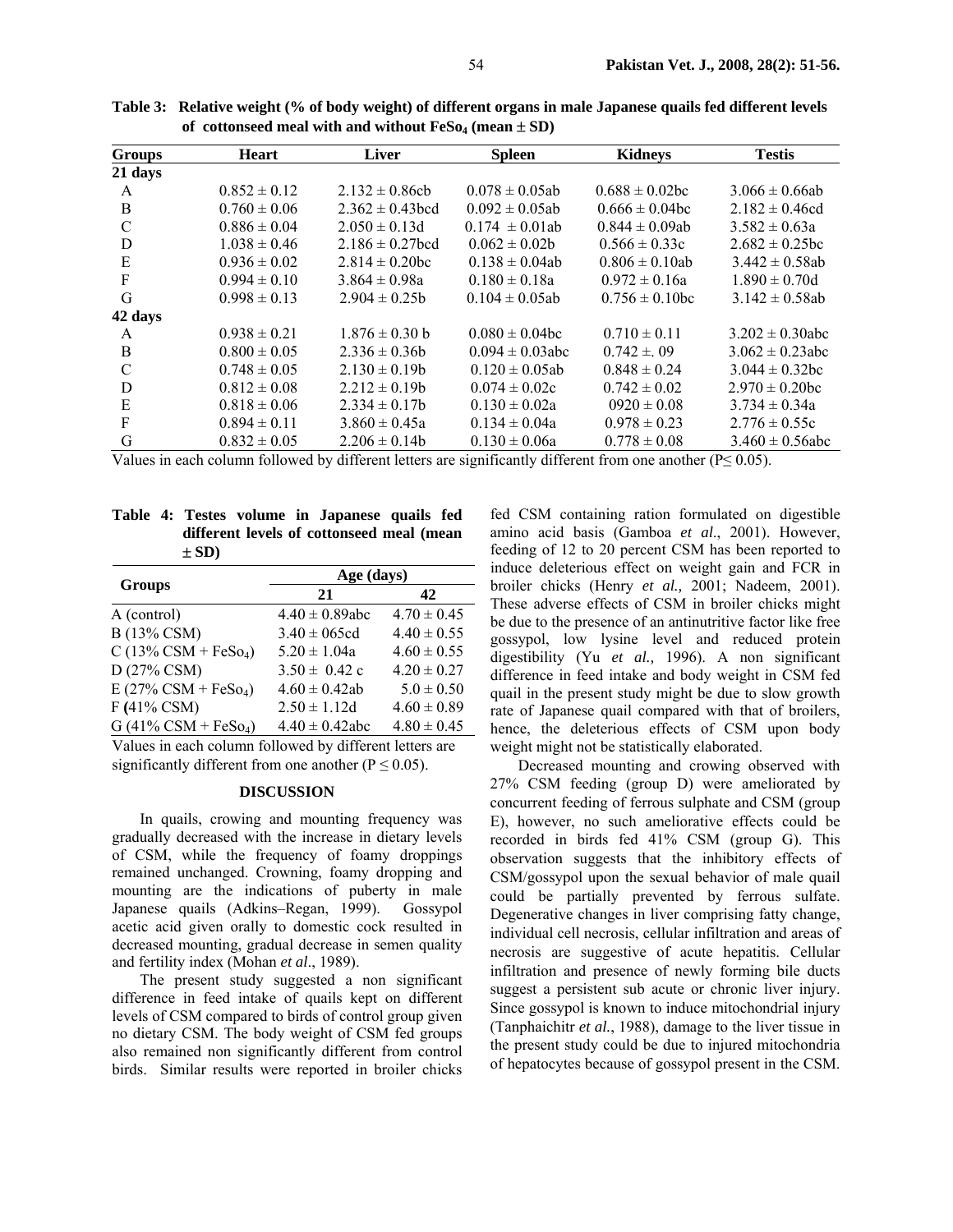|               | 21 days               |                      | 42 days               |                     |  |
|---------------|-----------------------|----------------------|-----------------------|---------------------|--|
| <b>Groups</b> | <b>Total proteins</b> | <b>Albumin</b>       | <b>Total proteins</b> | <b>Albumin</b>      |  |
| A             | $4.710 \pm 0.35a$     | $2.486 \pm 0.18a$    | $4.874 \pm 0.60$ ab   | $2.784 \pm 0.46a$   |  |
| B             | $4.260 \pm 0.11$ h    | $2.002 \pm 0.09d$    | $5.436 \pm 0.44a$     | $2.758 \pm 0.19a$   |  |
| C             | $4.254 \pm 0.22b$     | $2.140 \pm 0.01$ cd  | $4.906 \pm 0.91$ ab   | $2.126 \pm 0.47$    |  |
| D             | $4.224 \pm 0.08b$     | $2.276 \pm 0.31$ abc | $4.808 \pm 0.20$ ab   | $2.374 \pm 0.38$ ab |  |
| E             | $4.302 \pm 0.04b$     | $2.168 \pm 0.03$ bcd | $4.998 \pm 0.62$ ab   | $1.860 \pm 0.27$ b  |  |
| F             | $4.522 \pm 0.45$ ab   | $2.402 \pm 0.25a$    | $4.864 \pm 0.29$ ab   | $2.742 \pm 0.38a$   |  |
| G             | $4.196 \pm 0.13$ b    | $2.394 \pm 0.11$ ab  | $4.322 \pm 0.18$ h    | $2.120 \pm 0.44$    |  |

**Table 5: Serum albumin and total proteins (g/dl) in male Japanese quails fed different levels of cottonseed meal (mean** ± **SD)** 

Values in each column followed by different letters are significantly different from one another ( $P \le 0.05$ ).

Grossly, no change was seen in testes of the birds fed different levels of CSM. However, testes weight of 13 and 41% CSM fed quails on day 21 was lower than those kept on basal feed. Decrease in testes weight of quail fed 41% CAM was also accompanied by decrease in volume of testes. Histopathologically, testes of CSM fed quail also exhibited necrotic and degenerative changes in the seminiferous tubules. These observations suggest degenerative and retrogressive effects of CSM/gossypol upon the testes in quails. Many authors have reported degenerative and necrotic effects in testes by administration of gossypol through different routes or oral feeding of CSM in different species including rats (Lin and Rikihisa, 1988; Kalla *et al.,* 1990), hamsters (Sarivasta *et al.,* 1989) and rams (Nagalakshmi *et al*., 2000). Morris *et al.* (1986) reported inhibition of LDH-X in testes of rats administered gossypol. Some authors have reported deleterious effects of gossypol acetic acid (25 mg/kg intramuscularly) upon testes of Japanese quails (Young *et* al., 1988). However, no report described the degenerative effects of CSM upon testes of Japanese quail. Administration of ferrous sulphate concurrently with 41% CSM resulted in an improvement in weight and volume of testes at day 21 of the experiment. However, the histological changes induced by CSM remained unaltered, suggesting a partial ameliorative effect of ferrous sulphate upon CSM induced alterations. Ferrous sulphate has been reported as a gossypol detoxifying agent and improved the feed efficiency and body weight gain in broiler birds kept on CSM based feeds (Barraza *et al*.1991; Panigrahi and Plumb, 1996; Watkins *et al*., 1993).

Present study suggested that the administration of CSM in the feed of quails at 27% and higher levels induced pathological changes in the liver and testes. Concurrent feeding of ferrous sulphate only partially ameliorated the toxic effects of cottonseed meal.

#### **REFERENCES**

- Adkins-Regan, E., 1999. Foam produced by male coturnix quail: What is its function? The Auk, 116: 184-193.
- Altschul, A. M., C. M. Lyman and F. H. Thurber, 1958. Cottonseed meal. In: Processed Plant Protein Food Stuffs. Academic Press, Inc. New York, USA, pp: 469-534.
- Barraza, M. L., C. E. Coppock, K. N. Brooks, D. L. Wilks, R. G. Saunders and G. W. Latimer Jr., 1991. Iron sulfate and feed pelleting to detoxify free gossypol in cottonseed diets for dairy cattle. J. Dairy Sci., 74: 3457-3467.
- Berardi, L. C. and L. A. Goldblatt, 1969. Gossypol. In: I. E. Liener (ed.), Toxic Constituents of Plant Foodstuffs. Academic Press, New York, USA, pp: 211-266.
- Chenoweth, P. J., C. A. Risco, R. E. Larsen, J. Velez, N. Shaw, C. C. Chase and T. Tran, 1994. Effects of dietry gossypol on aspects of semen quality, sperm morphology and sperm production in young Brahman bulls. Theriogenology, 42: 1-13
- Gamboa, D. A., M. C. Calhoun, S. W. Kuhlmann, A. U. Haq and C. A. Bailey, 2001. Use of expander cottonseed meal in broiler diets formulated on a digestible amino acid basis. Poult. Sci., 80: 789- 794.
- Henry, M. H., G. M. Pesti and T. P. Brown, 2001. Pathology and histopathology of gossypol toxicity in broiler chicks. Avian Dis., 45: 598-604.
- Kalla, N. R., R. Grewal, A. Ranga, R. K. Sharma and P. Khaira, 1990. Spermatogenic events in rat and mice following intratesticular administration of optical isomers of gossypol. Acta. Europ. Fertil., 21: 91-94.
- Lin, Y. C. and Y. Rikihisa, 1988. Effect of gossypol on spermatozoal lactate dehydrogenase in male rats. Contraception, 36: 581-592.